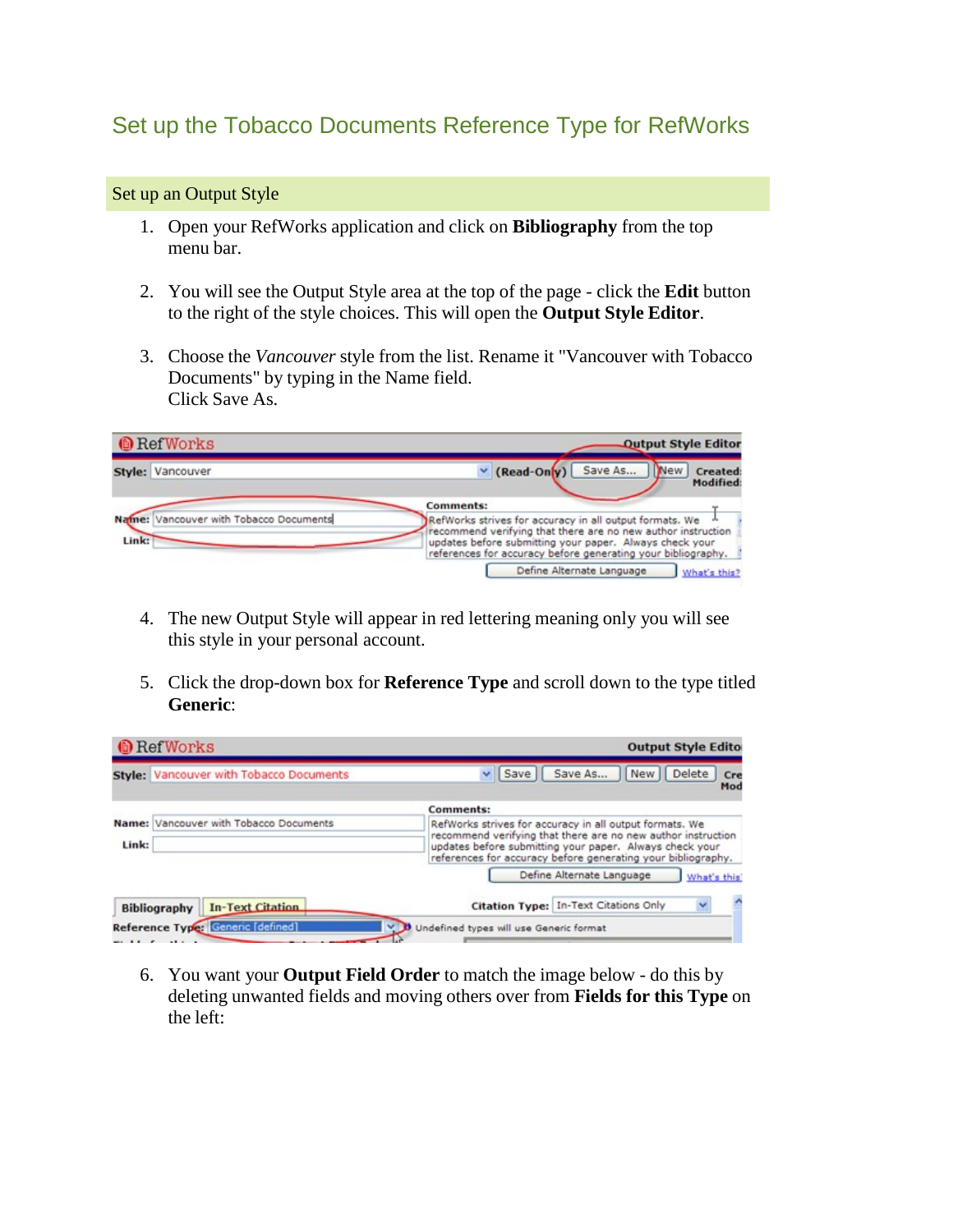|       | Style: Vancouver with Tobacco Documents |  |
|-------|-----------------------------------------|--|
|       |                                         |  |
|       |                                         |  |
|       | Name: Vancouver with Tobacco Documents  |  |
| Link: |                                         |  |



7. Once your Output Field Order is done, click on each field in the list to see its formatting options.

Make sure the following fields have a period followed by a space in the **Follow with** field.

| <b>Output Field Order</b>          |     | Field Comments 0 Any special comments about this field        |
|------------------------------------|-----|---------------------------------------------------------------|
| Authors, Primary<br>Title, Primary |     |                                                               |
| Pub Date Free Form                 | M   | Field Settings 0 Use \n for carriage return, \t for tab or \t |
| Pub Year<br>Place of Publication   |     | Include Field Always                                          |
| Pages<br>Links                     | M   | Bold Underline Litalic Superscript Subscript                  |
|                                    |     | Follow with .<br>Precede with                                 |
|                                    | Del | Add Numeric Suffix 0 To add st, nd, rd, th, etc. to nume      |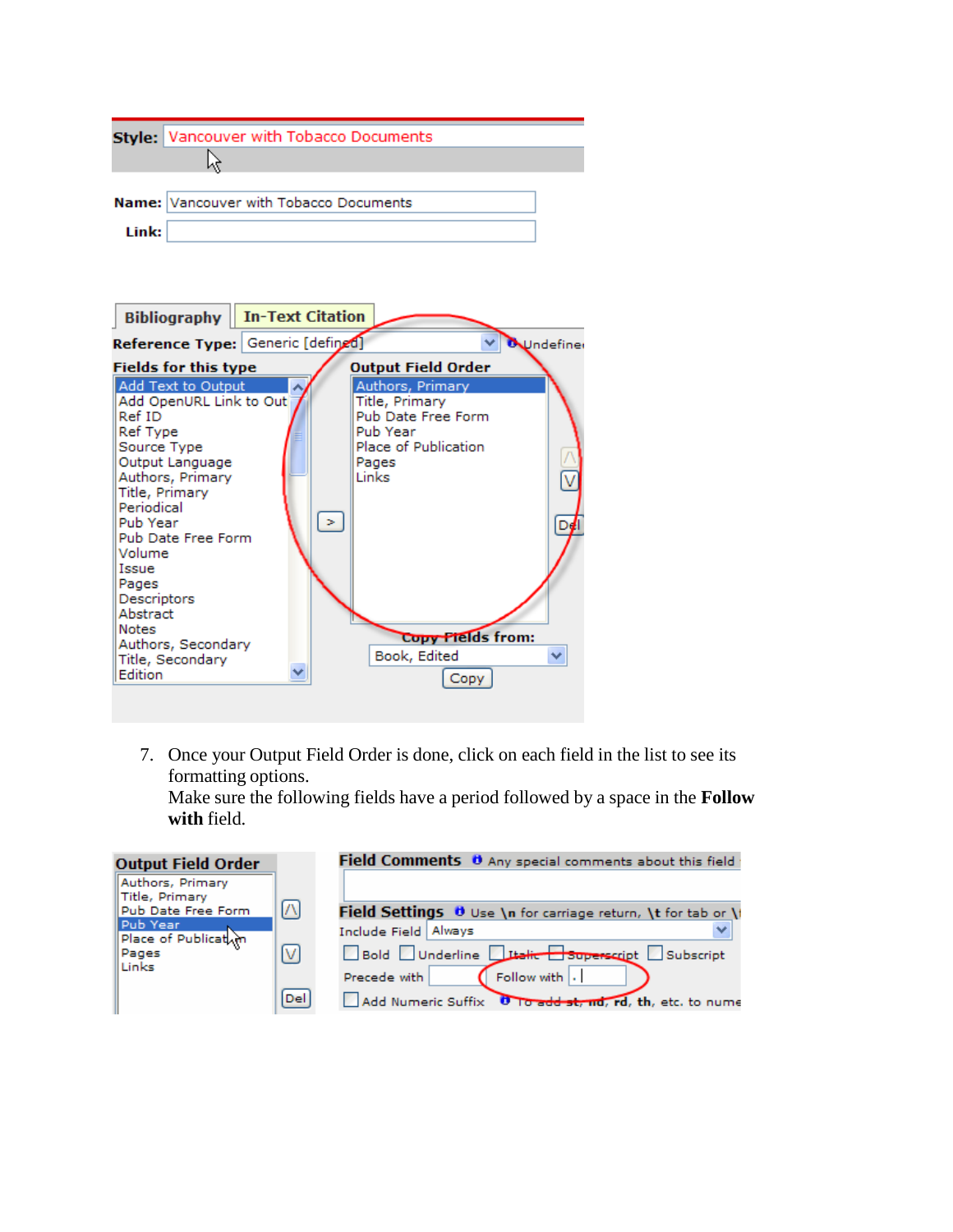| <b>Output Field Order</b>           |                       | Field Comments 0 Any special comments about this field              |
|-------------------------------------|-----------------------|---------------------------------------------------------------------|
| Authors, Primary<br>Title, Primary  |                       | This is the collection source i.e. PM or RJR $\blacktriangleleft$   |
| Pub Date Free Form                  | $\left[\wedge\right]$ | Field Settings <b>U</b> Use \n for carriage return, \t for tab or \ |
| ll Pub Year<br>Place of Publication |                       | Include Field Always                                                |
| $\sqrt{N}$<br>Pages<br>Links        |                       | Bold Underline Italic Superscript Subscript                         |
|                                     |                       | Precede with<br>Follow with                                         |
|                                     | Del                   | Add Numeric Suffix <b>U</b> To add st, nd, rd, th, etc. to num      |

For the **Pages** field, type *Bates No:* in the **Precede with** field as well as a period followed by a space in the **Follow with** field:

| <b>Output Field Order</b>            |                                  | Field Comments 0 Any special comments about this field       |
|--------------------------------------|----------------------------------|--------------------------------------------------------------|
| Authors, Primary                     |                                  | <b>Bates Numbers</b>                                         |
| Title, Primary<br>Pub Date Free Form | $\sqrt{ }$                       | Field Settings U Use \n for carriage return, \t for tab or \ |
| Pub Year<br>Place of Publication     |                                  | Include Field   Always                                       |
| Pages                                | $\mathsf{[}\mathsf{V}\mathsf{]}$ | Bold Underline Italic Superscript Subscript                  |
| Links                                |                                  | Precede with Bates No Follow with .                          |
|                                      | Del                              | <b>Pages Settings</b>                                        |
|                                      |                                  | <b>Full End Page</b><br>$\checkmark$<br>Page Range Setting:  |

8. Click **Save** when you have finished editing the Generic Reference Type and close the Output Style Editor.

## Importing Document Records

- 1. Download document records from Bookmarks using the RefWorks Format and save the text file to your computer.
- 2. In RefWorks, click on **References** from the top menu bar and choose **Import**.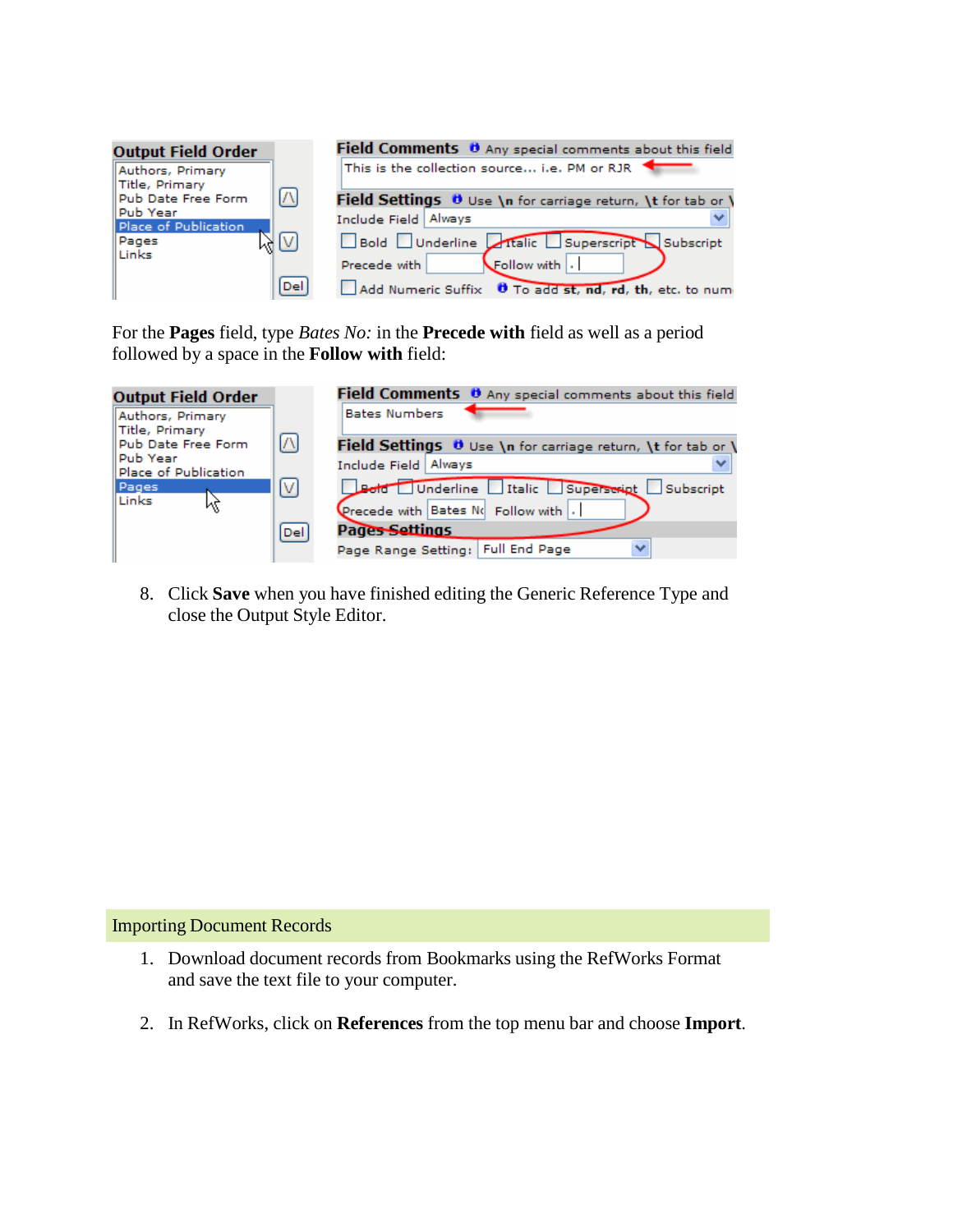Select **Refer Format** as the import filter and **Endnote** as the Database. From here you may also choose to import the records to a specific folder but it is not required.

Browse for the text file on your computer and select **Import**:

| Import<br>Import Instructions   List of Filters & Databases   Request a Filter                                                  |                                                                                                             |
|---------------------------------------------------------------------------------------------------------------------------------|-------------------------------------------------------------------------------------------------------------|
|                                                                                                                                 | <b>Back to Reference List</b>                                                                               |
| Import Filter/Data Sourge<br>Refer Format                                                                                       |                                                                                                             |
| Database<br>EndNote                                                                                                             |                                                                                                             |
| <b>Import References into</b><br>Specify Folder (optional) v<br>(Note that references are also put in the Last Imported folder) |                                                                                                             |
| <b>The Import Data from the following Text File</b>                                                                             |                                                                                                             |
|                                                                                                                                 | Browse.                                                                                                     |
| Encoding   ANSI - Latin I                                                                                                       | Specify only if you specifically sab<br>the encoding when saving the text<br>file: otherwise leave it as is |

3. Once the records have been imported, click on **View Last Imported** to see the records. Verify that the tobacco document records are being imported using the *Generic Reference Type*. If you wish to make any changes to a record, click on the **Edit** link to open the full record:

| Last Imported Folder Switch to: Standard View<br>₩                                                 |
|----------------------------------------------------------------------------------------------------|
| Sort by                                                                                            |
| Use: $\odot$ Selected $\odot$ Page $\odot$ All in List<br>Authors, Primary                         |
| Add to My List   Put in Folder<br>Remove from Folder<br>Global Edit   Delete   Print               |
| al Last<br>Generic Reference<br>Ref ID: 23<br>$1$ of $4$<br><b>UC-eLinks</b><br>Imported View Edit |
| CHEMICAL COMPOSITION OF EXPORT CUT-<br>Title.                                                      |
| Primary: FILLER FOR CAMEROON (TAZE)                                                                |
| Authors,<br>Primary:                                                                               |
| Source: 1990, 2056293861, Philip Morris                                                            |
| <b>ILast</b><br>Generic Reference<br>Ref ID: 22<br>$2$ of $4$<br>Imported View Edit UC-eLinks      |
| Title.<br>NPC MEETING (CONTD.) AFRICA - CAMEROON<br>Primary:                                       |
| Authors,                                                                                           |
| Primary:                                                                                           |
| Source: 1983, 2023274302, Philip Morris                                                            |